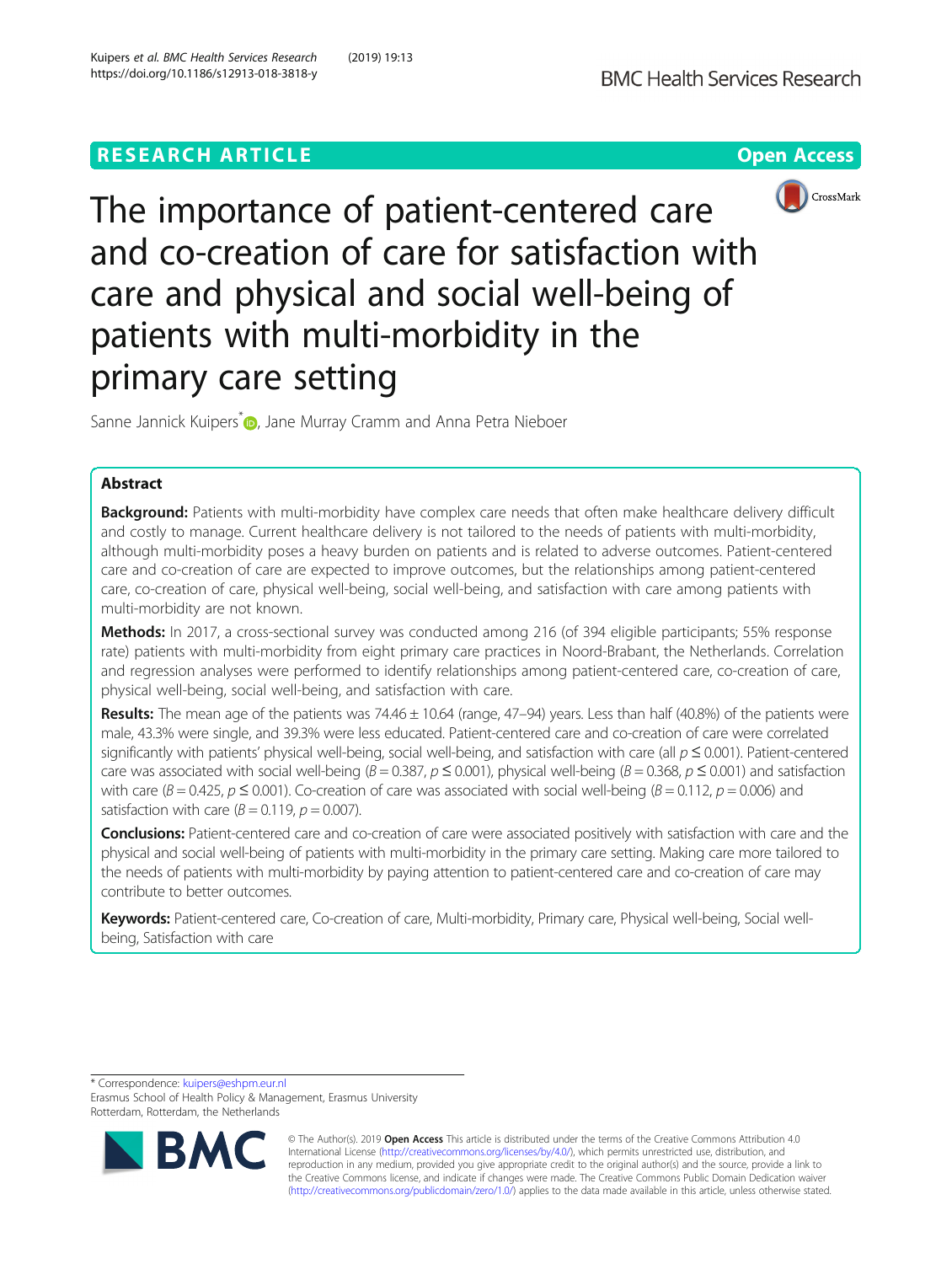# Background

Because of aging populations, the prevalence of multi-morbidity has grown tremendously and is expected to increase even further in the near future  $[1, 2]$  $[1, 2]$  $[1, 2]$ . This increase poses a challenge, as patients with multi-morbidity have complex care needs that often make adequate healthcare delivery difficult and costly to manage [\[3](#page-7-0)]. Most current healthcare systems are single disease–oriented and thus not adequately responsive to patients with multiple diseases and combinations of complex care needs. Healthcare for patients with multi-morbidity involves following multiple disease-specific guidelines that do not take aspects of multi-morbidity into account, resulting in a deficiency of evidence regarding best treatment [\[4,](#page-7-0) [5](#page-7-0)]. Current care delivery is not tailored to the needs of patients with multi-morbidity [\[6\]](#page-7-0), despite the heavy burden that multi-morbidity places on these patients. This burden is often related to adverse patient outcomes, leading to a greater risk of mortality and increased healthcare utilization and cost [\[7\]](#page-7-0). As a result, patients with multi-morbidity report lower quality of life and well-being, and less satisfaction with care [\[3](#page-7-0), [8](#page-7-0)]. Making care more patient-centered may be the way forward.

Patient-centered care (PCC) has the potential to make care more tailored to the needs of patients with multi-morbidity. PCC can be defined as "providing care that is respectful of and responsive to individual patient preferences, needs, and values and ensuring that patient values guide all clinical decisions" [\[9\]](#page-7-0). Previous studies have investigated patients' perspectives on PCC and distinguished eight dimensions: (1) patients' preferences, (2) information and education, (3) access to care, (4) emotional support, (5) family and friends, (6) continuity and transition, (7) physical comfort, and (8) coordination of care [\[10](#page-7-0)]. According to a systematic review conducted by Rathert and colleagues [\[11\]](#page-7-0), organizations that are more patient-centered also have more positive outcomes, such as greater satisfaction with care, greater job satisfaction among healthcare professionals, increased quality and safety of care, and greater quality of life and well-being of patients. However, the systematic review included mainly studies conducted in hospital settings; very few were conducted in primary care settings and they did not specifically target patients with multi-morbidity. Although PCC is expected to be beneficial for patients with multi-morbidity, the relevance of its eight dimensions for these patients in the primary care setting is not known. Given that PCC may differ among settings [\[11](#page-7-0)], investigation of its effects on patients with multi-morbidity in the primary care setting is important.

# Co-creation of care

In addition to the eight dimensions of PCC, which inform us how patient-centered organizations are, examination of co-creation of care is important. Co-creation of care is based on the quality of relationships characterized by patient-centered interaction and communication, which is also important for improving outcomes [[12](#page-7-0), [13\]](#page-7-0). Co-creation of care is the establishment of productive interactions between patients and healthcare professionals [[13](#page-7-0)]. Productive interactions are defined as timely, accurate, and problem-solving ways of communication [[14](#page-7-0)]. According to Gittell [\[14](#page-7-0)], three relational dimensions are particularly important for establishing such productive interactions: shared goals, shared knowledge, and mutual respect. Co-creation is especially important in situations characterized by complex tasks, uncertainty, and time constraints. A meta-synthesis by Cottrell and Yardley [[15](#page-7-0)] showed that patients, general practitioners (GPs), and medical interns experience the complexity of managing care for patients with multi-morbidity, and they face difficulties and uncertainties in finding the type of care necessary to meet all of these patients' needs and wishes. Moreover, GPs find that care delivery to patients with multi-morbidity is often time consuming because of single-disease-oriented systems and their accompanying logistics. These difficult and complex issues thus make the co-creation of care potentially valuable in the context of care delivery to patients with multi-morbidity. Co-creation of care is expected to lead to better outcomes among these patients.

### PCC and patient outcomes

Physical and social well-being and satisfaction with care are important outcomes for patients with multi-morbidity [[6\]](#page-7-0). Programs that improve the quality of primary care are associated with better outcomes, such as improved physical well-being, but are not able to prevent the decline in social well-being of patients with chronic illnesses [\[16](#page-7-0)]. Making chronic care more patient-centered is expected to enable patients to manage their own health and quality of life, thereby improving their physical and social well-being and satisfaction with care  $[16]$ . Rathert and colleagues  $[11]$  $[11]$ reported positive relationships between PCC and patients' well-being and satisfaction with care, but their review did not include studies of patients with multi-morbidity in the primary care setting. The relationships among PCC, co-creation of care, patients' well-being (physical and social), and patients' satisfaction with care remain unexamined among patients with multi-morbidity.

### Study aim

Although we hypothesize positive associations among PCC, co-creation of care, physical and social well-being, and satisfaction with care among patients with multi-morbidity, research supporting these expectations is still lacking. Therefore, this study aimed to explore the current level of PCC delivery to patients with multi-morbidity in the primary care setting and the relationships among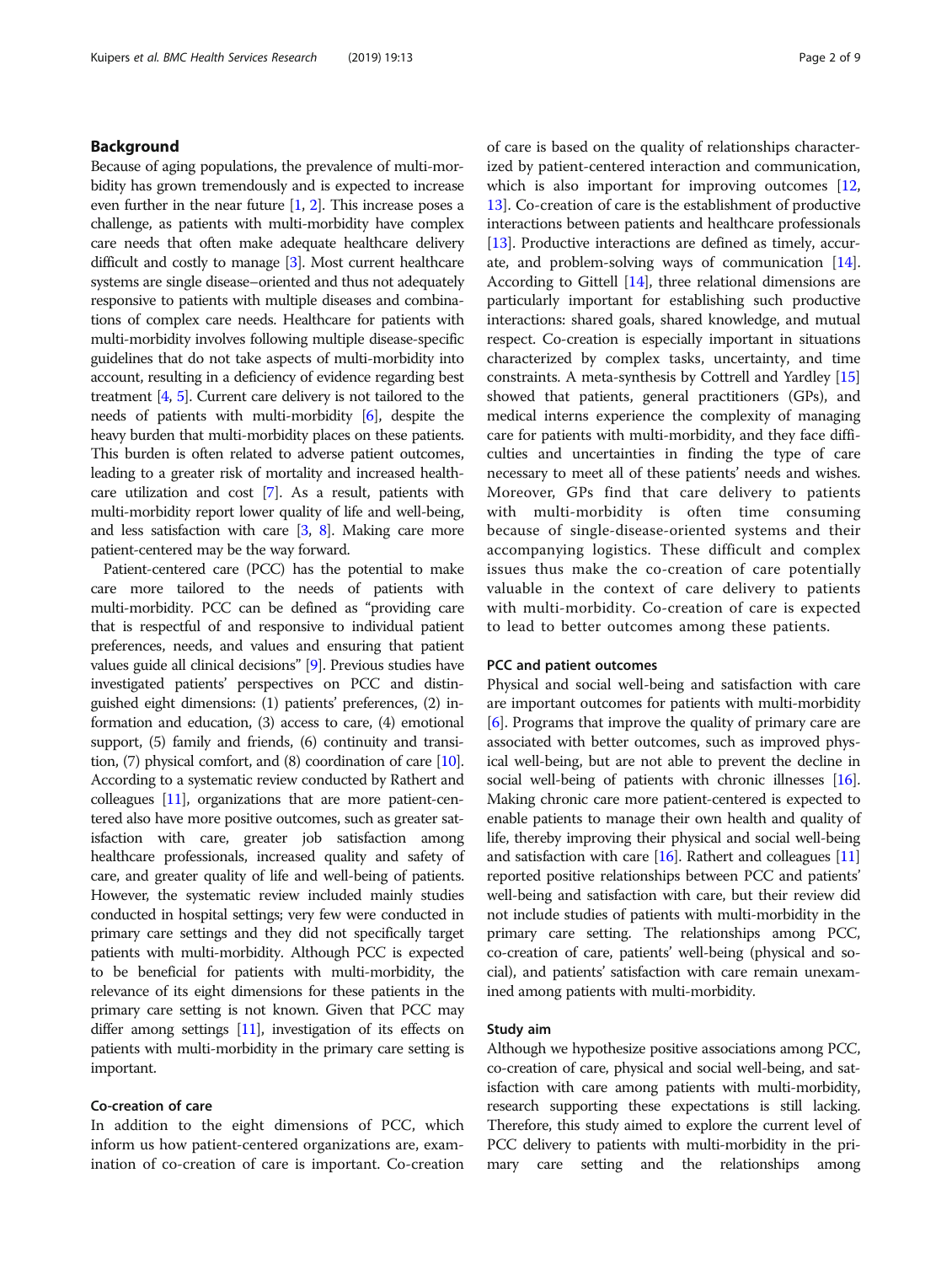patient-centered care, co-creation of care, satisfaction with care, and physical and social well-being of patients with multi-morbidity.

# Methods

This study included multi-morbid patients from eight primary care practices in Noord-Brabant, the Netherlands. All patients with two or more registered chronic conditions  $(n = 413)$  were eligible to participate. Exclusion criteria were: too ill to participate or recently moved (and as a result no longer treated by the primary care practices under study). Based on information received from the GP, patient or their informal caregiver nineteen patients were not eligible to participate (death  $(n = 4)$ , terminal illness  $(n = 2)$ , incorrect address  $(n = 5)$ , recent move  $(n = 2)$ , inability to fill in the questionnaire due to poor cognitive functioning  $(n = 2)$ , recent stroke  $(n = 1)$ , or poor eyesight  $(n = 3)$ ). Questionnaires were sent by mail to all remaining participants ( $n = 394$ ). After a few weeks, reminders were sent to non-respondents. Another few weeks later, second reminders and duplicates of the questionnaire were sent to non-respondents. When no response was received after the second reminder, we called non-respondents for whom telephone numbers were available. In total, 216 patients filled in the questionnaire and consented to participate in the study. Thus, the response rate was 55% (216 out of 394 respondents). A sample size calculation revealed that 110 participants would be required in order to detect small to medium effects with 95% power and a type 1 error rate of 5% [[17\]](#page-7-0). Having 216 respondents is therefore sufficient for valid results.

The medical ethics committee of the Erasmus Medical Centre, Rotterdam, the Netherlands, reviewed the research proposal (file number METC\_2018\_021) and decided that the rules laid down in the Dutch Medical Research Involving Human Subjects Act did not apply. Our research did not have a RCT design, participants were not subjected to procedures such as taking a blood sample, the research was not carried out with the intention of contributing to medical knowledge (e.g. etiology, pathogenesis, signs/symptoms, diagnosis) by systematically collecting and analyzing data. The main aim of the research was to investigate experiences of participants with care delivery, a process evaluation to improve quality of care delivery, which does not fall under the scope of Medical Research Involving Human Subjects Act (WMO) (see [https://english.ccmo.nl/investigators/](https://english.ccmo.nl/investigators/legal-framework-for-medical-scientific-research/your-research-is-it-subject-to-the-wmo-or-not) [legal-framework-for-medical-scientific-research/your-research](https://english.ccmo.nl/investigators/legal-framework-for-medical-scientific-research/your-research-is-it-subject-to-the-wmo-or-not)[is-it-subject-to-the-wmo-or-not](https://english.ccmo.nl/investigators/legal-framework-for-medical-scientific-research/your-research-is-it-subject-to-the-wmo-or-not)). Written consent was obtained from all participants.

# Measures

# PCC for patients with multi-morbidity in the primary care setting

PCC for patients with multi-morbidity in the primary care setting was measured using the 36-item patient-centered primary care (PCPC) instrument, which assesses the eight dimensions of PCC [\[18\]](#page-7-0). The PCPC instrument builds on our earlier work, in which we investigated the eight dimensions of PCC in hospital and long-term care settings [[19](#page-7-0)–[21\]](#page-7-0). Responses of patients were measured on a 5-point scale ranging from 1 (totally disagree) to 5 (totally agree), with higher scores indicating greater PCC. Scores for each of the eight dimensions of PCC were derived by calculating the average score for all items in that particular dimension. The overall score of PCC, in turn, was derived by calculating the average score for the eight dimensions (mean of the eight subscales calculated in the previous step). In this study, the Cronbach's alpha value for this instrument was 0.89, indicating good reliability.

# Well-being

Well-being was measured with the 15-item version of the Social Production Function Instrument for the Level of Well-being (SPF-ILs) [\[22\]](#page-7-0). Levels of physical (comfort and stimulation) and social (status, behavioral confirmation, and affection) well-being were measured. Responses of patients were measured on a 4-point scale ranging from 1 to 4, with higher scores indicating greater well-being. Scores for physical and social well-being were derived by calculating the average score for all items in that particular subsection of items. In this study, the Cronbach's alpha value for both physical and social well-being, measured with the SPF-ILs, was 0.83, indicating good reliability.

# Co-creation of care

Co-creation of care was measured with the relational co-production instrument [[23\]](#page-7-0). The instrument consists of seven items measuring four aspects of communication (timely, accurate, frequent, and problem-solving) and three aspects of the relationship (shared goals, shared knowledge, and mutual respect) between patients with multi-morbidity and the healthcare professionals treating them (GPs, nurse practitioners, and specialists). Responses of patients were measured on a 5-point Likert-scale ranging from 1 (never) to 5 (always), with higher scores indicating better co-creation of care. Scores for co-creation of care were derived by calculating the average score for all items in this instrument. In this study, the Cronbach's alpha value for this instrument was 0.93, indicating excellent reliability.

# Satisfaction with care

The adjusted version of the Satisfaction with Stroke Care questionnaire (SASC) was used to measure patients' satisfaction with care  $[24]$  $[24]$ . Although the original 8-item SASC was used among stroke patients, this instrument contains generic questions about satisfaction with care and is not restricted to patients receiving stroke care. The SASC instrument is therefore often used in various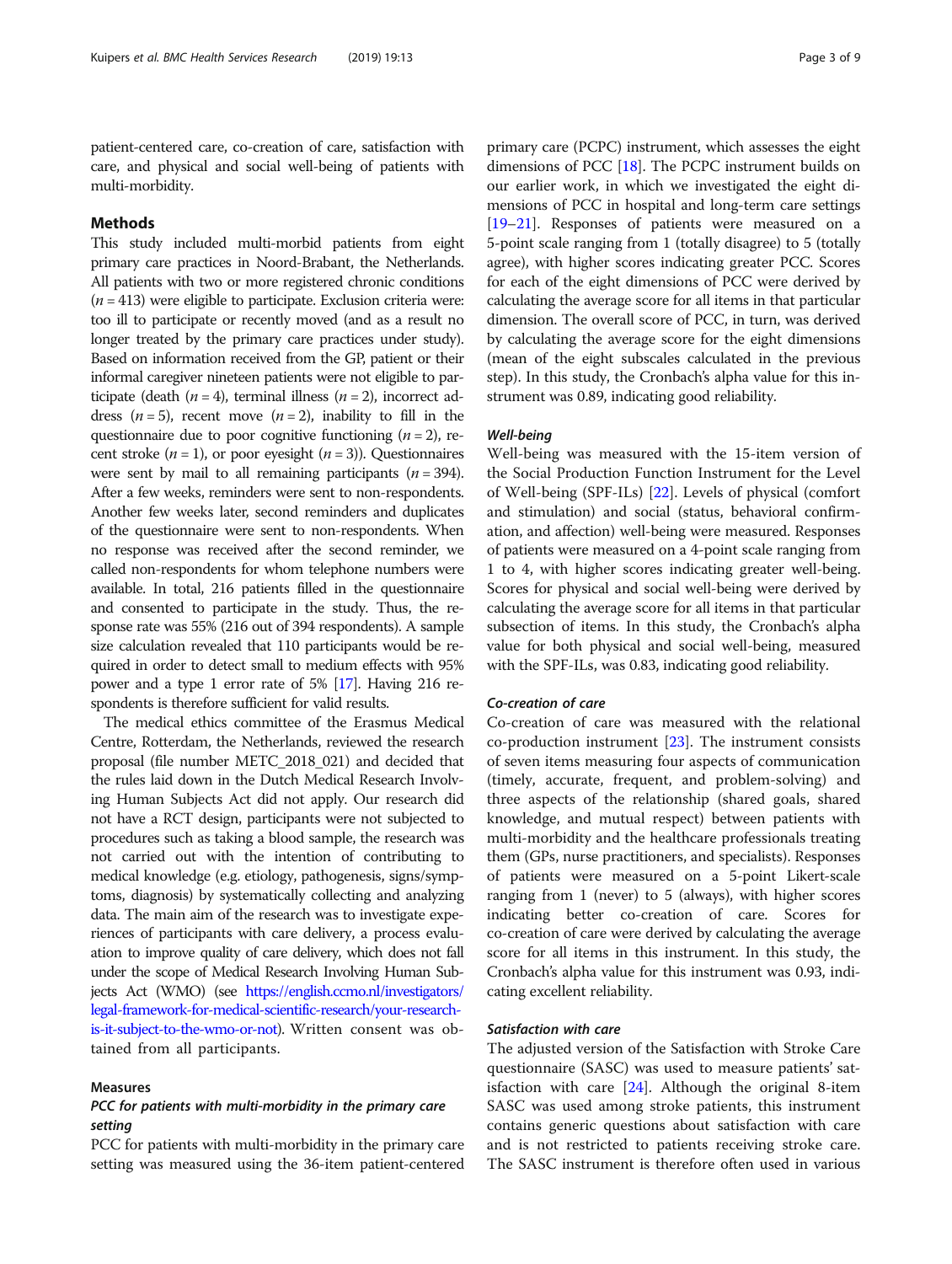patient populations in the hospital setting [[25](#page-8-0)–[28](#page-8-0)]. Given that the instrument was developed to assess satisfaction with care in the hospital setting, we did slightly adjust items for the primary care setting (e.g. 'The doctors have done everything they can to make me well again' was changed into 'The staff has done everything they can to make me well again'). Furthermore, we removed irrelevant or overlapping items (e.g. 'The hospitalization process went smoothly' and 'I have been treated with kindness and respect by the staff at the hospital'), which resulted in a final set of 6 items: 'I have received all the information I want about the causes and nature of my illness(es)', 'The staff has done everything they can to make me well again', 'I am satisfied with the type of treatment they have given me (e. g. physiotherapy, occupational therapy), 'I have had enough therapy (e.g. physiotherapy, occupational therapy)', 'I am happy about the effect treatments had on my disease progression', and 'I am satisfied with the treatment provided by the general practitioner who I visit'. Responses of patients were measured on a 4-point scale ranging from 1 (totally disagree) to 4 (totally agree), with higher scores indicating greater satisfaction with care. Satisfaction with care scores were derived by calculating the average score for all 6 items. In this study, the Cronbach's alpha value for this instrument was 0.89, indicating good reliability.

### Background characteristics

Patients were also asked to provide information on background characteristics, such as age, gender, education, and marital status. Dummy variables were created for marital status (1, living alone, widowed or divorced; 0, married/living with partner) and education (1, primary education or less; 0, preparatory school for vocational secondary education or higher).

### Statistical analyses

SPSS software (version 23; IBM Corporation, Armonk, NY, USA) was used to analyze the data. Descriptive statistics were applied to all variables and involved the calculation of ns, means, minimums, maximums, standard deviations (SDs), and/or percentages. Pearson correlation analyses were performed to identify associations between PCC and background characteristics, co-creation of care, satisfaction with care, and physical and social well-being of patients with multi-morbidity. Regression analyses were performed to investigate multivariate relationships among these variables. Two-sided  $p$  values  $\leq 0.05$  were considered to be significant.

As data were missing for some PCC items due to occasional inapplicability, we additionally employed multiple imputation techniques (Markov chain Monte Carlo) and performed the regression analyses on pooled results based on the five imputed datasets ( $n = 216$  each).

Predictive mean matching was used as an imputation model to ensure that imputed values preserved the actual range of each variable.

# Results

Table 1 displays the background characteristics of the patients. Their mean age was  $74.46 \pm 10.64$  (range,  $47-94$ ) years. Less than half (40.8%) of the patients were male, 43.3% were single, and 39.3% had low educational levels.

The mean overall score for the level of PCC in the primary care practices was  $3.84 \pm 0.47$ . PCC dimension scores ranged from 3.45 (SD 0.75) to 3.99 (SD 0.56). The mean scores for the emotional support and family and friends dimensions were relatively low (3.45 and 3.57, respectively). The mean score for co-creation of care was  $3.61 \pm 0.85$ . GPs received the highest co-creation of care score  $(3.78 \pm 0.88)$ , followed by nurse practitioners  $(3.63)$  $\pm$  1.03) and specialists (3.12  $\pm$  1.32). The mean satisfaction with care score was  $3.13 \pm 0.45$ . The mean scores for social and physical well-being were  $2.71 \pm 0.53$  and  $2.55 \pm 0.62$ , respectively; these scores were lower than those obtained among patients with chronic obstructive pulmonary disease (COPD), cardiovascular disease (CVD), and diabetes (see Additional file [1:](#page-7-0) Table S1).

| <b>Table 1</b> Descriptive statistics $(n = 216)$ |  |
|---------------------------------------------------|--|
|                                                   |  |

| Characteristic               | Mean $\pm$ standard deviation (range) or<br>percentage |  |  |  |
|------------------------------|--------------------------------------------------------|--|--|--|
| Age (years)                  | 74.44 ± 10.64 (47-94)                                  |  |  |  |
| Gender (male)                | 40.8%                                                  |  |  |  |
| Education (low)              | 39.3%                                                  |  |  |  |
| Marital status (single)      | 43.3%                                                  |  |  |  |
| Patient-centered care        | $3.84 \pm 0.47$ (1.7-5)                                |  |  |  |
| Preferences                  | $3.96 \pm 0.63$ (1-5)                                  |  |  |  |
| Physical comfort             | $3.92 \pm 0.57$ (1.8-5)                                |  |  |  |
| Coordination                 | $3.92 \pm 0.61$ (2-5)                                  |  |  |  |
| Emotional support            | $3.45 \pm 0.75$ (1-5)                                  |  |  |  |
| Access to care               | $3.99 \pm 0.56$ (1.67-5)                               |  |  |  |
| Continuity and<br>transition | $3.97 \pm 0.58$ (2-5)                                  |  |  |  |
| Information and<br>education | $3.89 \pm 0.56$ (2-5)                                  |  |  |  |
| Family and friends           | $3.57 \pm 1.01$ (1-5)                                  |  |  |  |
| Co-creation of care          | $3.61 \pm 0.85$ (1-5)                                  |  |  |  |
| General practitioner         | $3.78 \pm 0.88$ (1-5)                                  |  |  |  |
| Nurse practitioner           | $3.63 \pm 1.03$ (1-5)                                  |  |  |  |
| Specialist                   | $3.12 \pm 1.32$ (1-5)                                  |  |  |  |
| Satisfaction with care       | $3.13 \pm 0.45$ (1.5-4)                                |  |  |  |
| Social well-being            | $2.71 \pm 0.53$ (1.44-4)                               |  |  |  |
| Physical well-being          | $2.55 \pm 0.62$ (1-4)                                  |  |  |  |

Note: Based on imputed data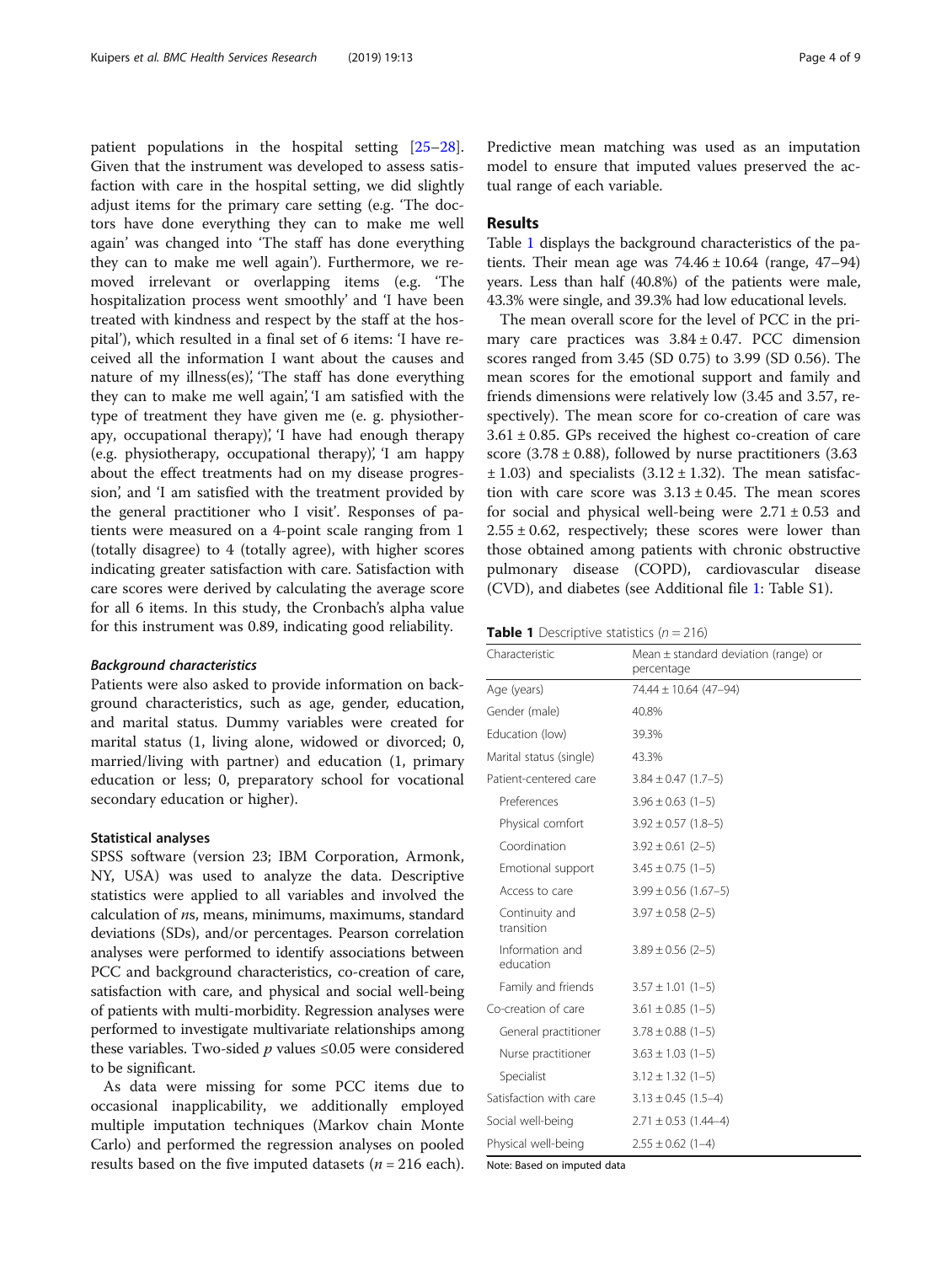Table 2 Percentages of respondents' agreement with patientcentered care items

| Patient-centered care item                                                                                                              | (Completely)<br>agree (%) |
|-----------------------------------------------------------------------------------------------------------------------------------------|---------------------------|
| Patient preferences                                                                                                                     |                           |
| I felt taken seriously                                                                                                                  | 89.2                      |
| My wishes and preferences were taken into account<br>when choosing a treatment                                                          | 80.4                      |
| I was involved in decisions about my treatment                                                                                          | 85.7                      |
| The influence that the treatment can have on my life<br>was taken into account                                                          | 80.4                      |
| I was helped to determine my own treatment goals                                                                                        | 73.5                      |
| I felt supported to achieve my treatment goals                                                                                          | 77.0                      |
| I received advice that I really could use                                                                                               | 79.0                      |
| Physical comfort                                                                                                                        |                           |
| Attention was given to my physical comfort (such as<br>the management of pain, shortness of breath)                                     | $84.7*$                   |
| Attention was paid to fatigue and insomnia                                                                                              | $60.8*$                   |
| The (waiting) rooms were clean                                                                                                          | 90.0                      |
| The (waiting) rooms were comfortable                                                                                                    | 74.3                      |
| In the treatment room(s) and at the counter there was<br>sufficient privacy                                                             | 71.5                      |
| Coordination of care                                                                                                                    |                           |
| Everyone was well informed; I only had to tell my story<br>once                                                                         | $81.5*$                   |
| The care was well attuned among the practitioners<br>involved                                                                           | $81.7*$                   |
| I knew who was coordinating my care                                                                                                     | 71.9                      |
| I could easily contact someone with questions                                                                                           | 79.4                      |
| Continuity and transition                                                                                                               |                           |
| When being referred to another care provider<br>(specialist/dietician/physiotherapist) I was well<br>informed about where to go and why | $86.0*$                   |
| With a referral, all my information was passed on<br>correctly                                                                          | $82.2*$                   |
| Advice (such as medication) from different practitioners<br>(medical specialists and family doctor) was well<br>attuned to each other   | 78.7*                     |
| Treatment from the family doctor is in line with<br>treatment from other care providers                                                 | 847*                      |
| Emotional support                                                                                                                       |                           |
| Emotional support was also provided                                                                                                     | 53.0                      |
| Attention was paid to possible feelings of fear, gloom,<br>and anxiety                                                                  | 54.5                      |
| I was made aware of the possibilities for more<br>intensive emotional support                                                           | 32.4                      |
| Attention was paid to the impact of my health on my<br>private life (family, relatives, work, social life)                              | 52.0                      |
| Access to care                                                                                                                          |                           |
| It was no problem to go from my home to my family<br>doctor and back again                                                              | 80.4                      |
| The general practice was easily accessible                                                                                              | 94.7                      |
| I could easily schedule an appointment quickly                                                                                          | 85.6                      |
| On a visit I didn't have to wait long before it was my turn                                                                             | 69.4                      |

| <b>Table 2</b> Percentages of respondents' agreement with patient- |  |  |
|--------------------------------------------------------------------|--|--|
| centered care items (Continued)                                    |  |  |

| Patient-centered care item                                                        | (Completely)<br>agree (%) |
|-----------------------------------------------------------------------------------|---------------------------|
| I could easily request a prescription refill                                      | 93.3                      |
| Information and education                                                         |                           |
| I was well informed                                                               | 87.5                      |
| The information I received was well explained                                     | 85.1                      |
| I had easy access to my own data (lab results,<br>medication overview, referrals) | 55.2                      |
| I could ask all the questions I wanted                                            | 89.6                      |
| Family and friends                                                                |                           |
| With my consent, relatives were involved in my<br>treatment                       | $70.5*$                   |
| Attention was given to care and support provided by<br>family members             | $57.4*$                   |
| Attention was given to possible questions from my<br>family members               | $63.3*$                   |

Note: Based on non-imputed data. \*If applicable

Table 2 shows the percentage of patients who (completely) agreed with each PCC item (if applicable). About half of patients agreed with the items in the emotional support dimension. In the patient preferences dimension, about three-fourths of patients agreed with the items "I was helped to determine my own treatment goals," "I felt supported to achieve my treatment goals," and "I received advice that I really could use." In the physical comfort dimension, 60% of patients felt that attention was given to fatigue and insomnia, 74.3% felt that the waiting rooms were comfortable, and 71.5% felt that they had sufficient privacy in the treatment room and at the counter. An important issue in the access to care dimension seems to be waiting time; slightly more than 30% of patients felt that they had been waiting too long to be seen by care providers. In the information and education dimension, about half of the patients felt that their own data was easily accessible. Finally, there is room for improvement in the friends and family dimension, especially concerning the items "attention was given to care and support provided by family members" and "attention was given to possible questions from my family members." When applicable, more than one-third of respondents were dissatisfied about the way in which care providers involved family and friends.

The results of the correlation analysis are displayed in Table [3.](#page-5-0) PCC and co-creation of care were correlated significantly with patients' physical well-being, social well-being, and satisfaction with care (all  $p \le 0.001$ ). In addition, a weak negative correlation was found between satisfaction with care and single marital status  $(r = -0.148, p = 0.033)$ . Physical well-being was correlated negatively with age  $(r = -0.165, p = 0.016)$ . A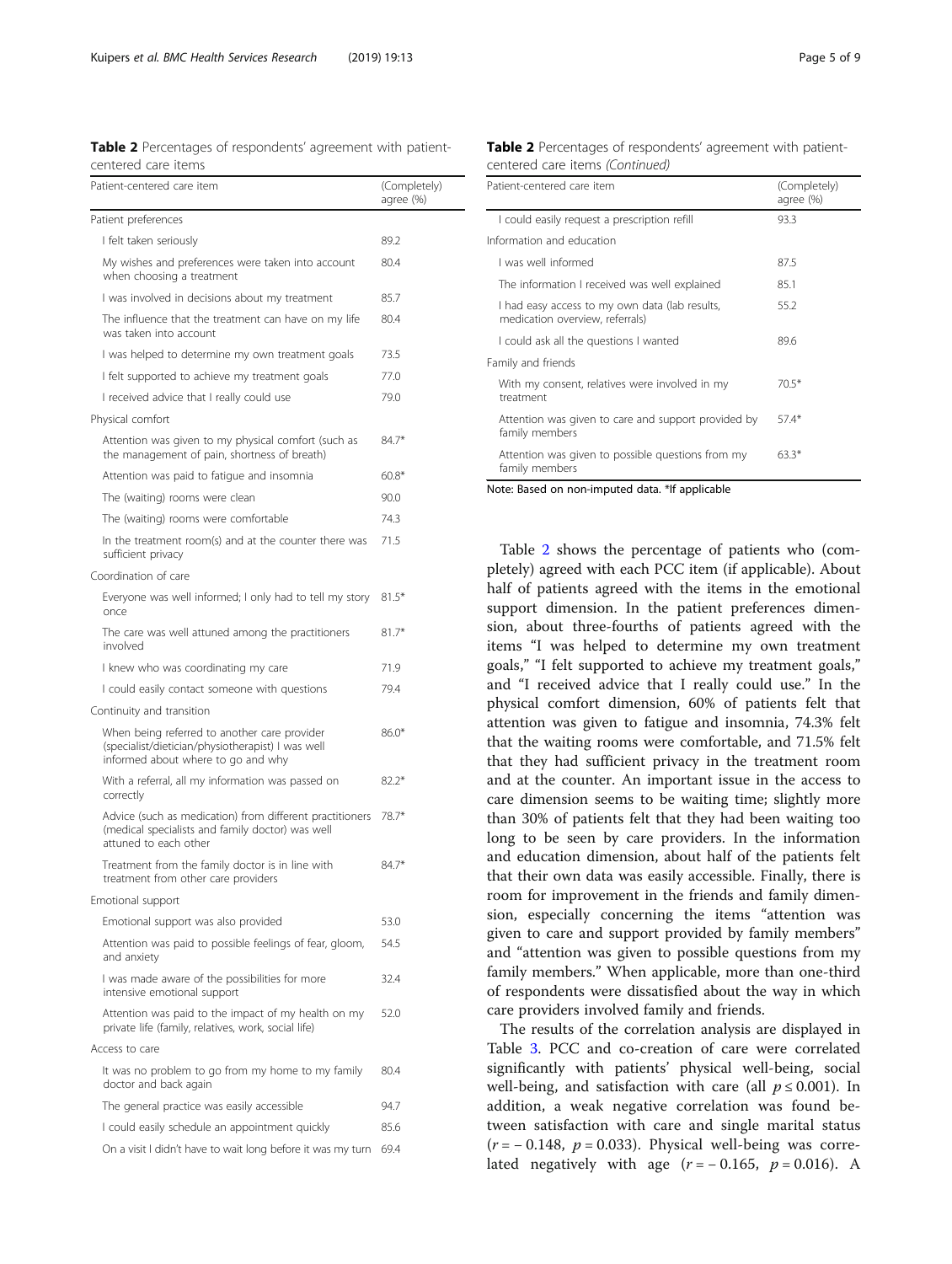| Variable                |          | Satisfaction with care |          | Social well-being |          | Physical well-being |  |
|-------------------------|----------|------------------------|----------|-------------------|----------|---------------------|--|
|                         |          | р                      |          | р                 |          | р                   |  |
| Age (years)             | $-0.121$ | 0.080                  | $-0.006$ | 0.927             | $-0.165$ | 0.016               |  |
| Gender (male)           | 0.110    | 0.155                  | 0.057    | 0.407             | 0.152    | 0.029               |  |
| Marital status (single) | $-0.148$ | 0.033                  | $-0.011$ | 0.870             | $-0.129$ | 0.064               |  |
| Education (low)         | $-0.080$ | 0.263                  | $-0.050$ | 0.473             | $-0.131$ | 0.064               |  |
| Patient-centered care   | 0.501    | < 0.001                | 0.446    | < 0.001           | 0.392    | < 0.001             |  |
| Co-creation of care     | 0.389    | < 0.001                | 0.334    | < 0.001           | 0.217    | 0.001               |  |

<span id="page-5-0"></span>Table 3 Associations between patients' characteristics, patient-centered care, co-creation of care and satisfaction and social and physical well-being  $(n = 216)$ 

Note: Based on imputed data

weak positive correlation was found between physical well-being and male gender  $(r = 0.152, p = 0.029)$ . All eight dimensions of PCC were correlated significantly with patients' physical well-being, social well-being, and satisfaction with care (Table 4). Finally, a positive relationship was found between PCC and co-creation of care  $(r = 0.442, p < 0.001)$ .

The results of the multivariate regression analyses are presented in Table [5.](#page-6-0) After controlling for background characteristics, PCC was associated with social well-being ( $B = 0.387$ ,  $p \le 0.001$ ), physical well-being ( $B$ = 0.368,  $p \le 0.001$ ), and satisfaction with care ( $B = 0.425$ ,  $p \leq 0.001$ ). Co-creation of care was associated with social well-being  $(B = 0.112, p = 0.006)$  and satisfaction with care ( $B = 0.119$ ,  $p = 0.007$ ). Although we found a significant association between co-creation of care and physical well-being in the bivariate analysis, this effect dissipated in the multivariate analysis  $(B = 0.062, p = 1)$ 0.249). The significant associations of background characteristics with satisfaction with care and physical well-being also dissipated in the multivariate analysis.

# **Discussion**

This study demonstrated that the eight dimensions of PCC and co-creation of care are important for satisfaction with care, physical well-being, and social well-being among patients with multi-morbidity in the primary care setting in Noord-Brabant, the Netherlands. Although similar findings have been obtained among patients in hospital settings [[11\]](#page-7-0) and for care delivery to people with intellectual disabilities [\[13](#page-7-0)], this study is the first to show the importance of both PCC and co-creation of care for patients with multi-morbidity in the primary care setting. This patient population experiences lower levels of social and physical well-being than do patients with single chronic diseases, such as COPD, CVD, and diabetes [[29](#page-8-0)–[31](#page-8-0)]. Patients with multi-morbidity differ in many other aspects from patients with single chronic diseases. Hopman, Schellevis, and Rijken [[32\]](#page-8-0) showed that patients with multi-morbidity are more often male and less educated, and that they experience more problems in health domains such as mobility, usual activities, and pain/discomfort. Thus, care needs to be made more

Table 4 Relationships of the eight patient-centered care dimensions and co-creation of care with satisfaction and social and physical well-being  $(n = 216)$ 

| PCC dimension or co-      | Satisfaction with care |         | Social well-being |         | Physical well-being |                |
|---------------------------|------------------------|---------|-------------------|---------|---------------------|----------------|
| creation of care          |                        | р       |                   | р       |                     | $\overline{p}$ |
| Patients' preferences     | 0.446                  | < 0.001 | 0.324             | < 0.001 | 0.333               | < 0.001        |
| Physical comfort          | 0.371                  | < 0.001 | 0.367             | < 0.001 | 0.325               | < 0.001        |
| Coordination of care      | 0.475                  | < 0.001 | 0.363             | < 0.001 | 0.294               | < 0.001        |
| Emotional support         | 0.309                  | < 0.001 | 0.307             | < 0.001 | 0.183               | 0.011          |
| Access to care            | 0.454                  | < 0.001 | 0.324             | < 0.001 | 0.333               | < 0.001        |
| Continuity and transition | 0.442                  | < 0.001 | 0.335             | < 0.001 | 0.203               | 0.010          |
| Information and education | 0.416                  | < 0.001 | 0.398             | < 0.001 | 0.280               | < 0.001        |
| Family and friends        | 0.308                  | < 0.001 | 0.332             | < 0.001 | 0.202               | 0.013          |
| Overall PCC               | 0.501                  | < 0.001 | 0.446             | < 0.001 | 0.329               | < 0.001        |
| Co-creation of care       | 0.389                  | < 0.001 | 0.334             | < 0.001 | 0.217               | < 0.001        |

Note: Based on imputed data. PCC, patient-centered care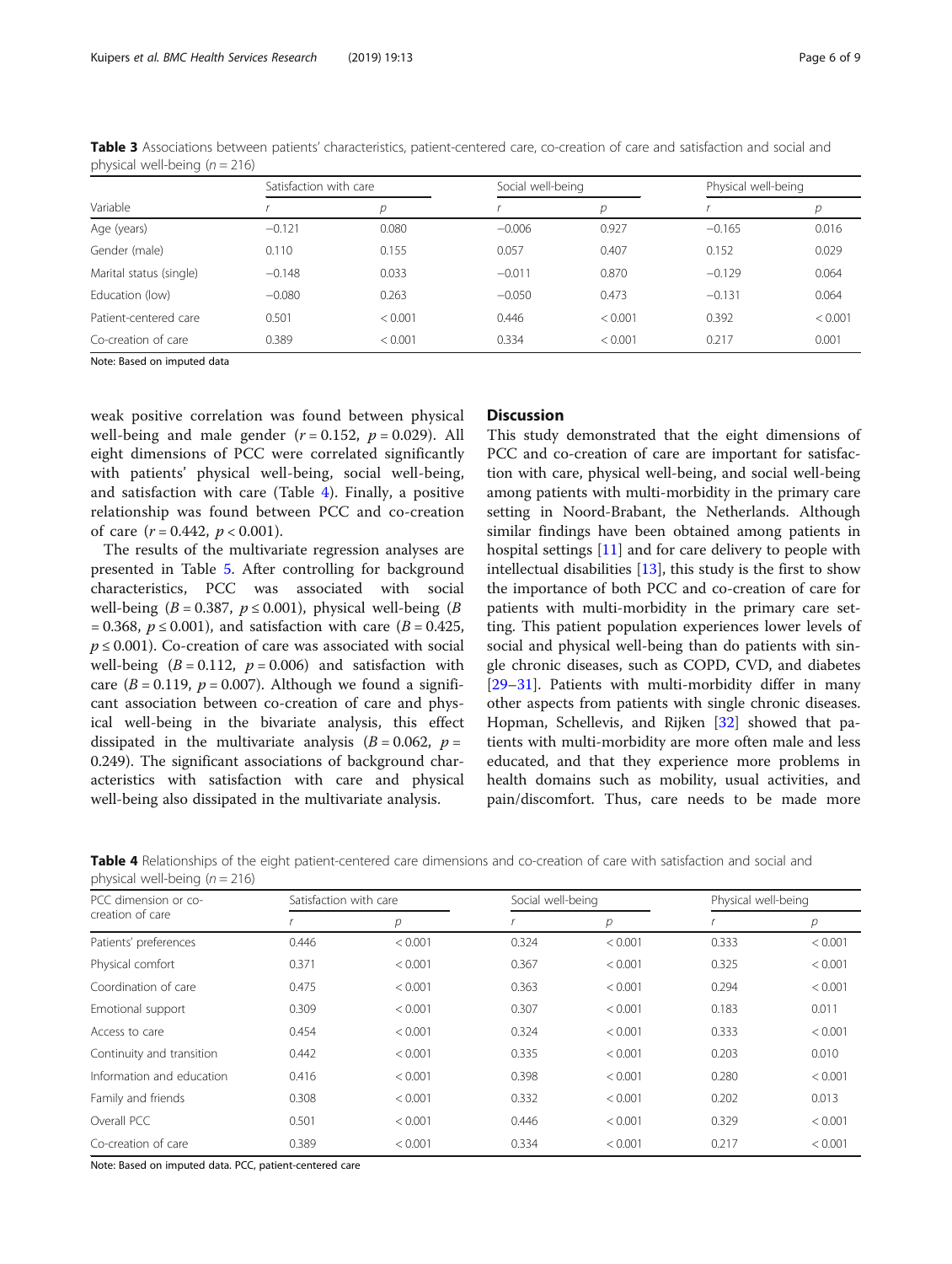<span id="page-6-0"></span>**Table 5** Multivariate relationships of variables with satisfaction with care, social well-being, and physical well-being ( $n = 216$ )

| Variable              | Satisfaction with care | Social well-being |                 |        | Physical well-being |        |
|-----------------------|------------------------|-------------------|-----------------|--------|---------------------|--------|
|                       | B(SE)                  |                   | B(SE)           | D      | B(SE)               | р      |
| Age                   | 0.004(0.003)           | 0.210             | 0.000(0.003)    | 0.932  | $-0.005(0.004)$     | 0.241  |
| Gender                | 0.019(0.059)           | 0.785             | 0.018(0.072)    | 0.770  | 0.107(0.086)        | 0.210  |
| Marital status        | $-0.055(0.070)$        | 0.648             | 0.051(0.062)    | 0.233  | $-0.038(0.088)$     | 0.667  |
| Education             | $-0.068(0.080)$        | 0.397             | $-0.061(0.062)$ | 0.326  | $-0.099(0.095)$     | 0.297  |
| Patient-centered care | 0.425(0.078)           | $\leq 0.001$      | 0.387(0.069)    | ≤0.001 | 0.368(0.097)        | ≤0.001 |
| Co-creation of care   | 0.119(0.044)           | 0.007             | 0.112(0.039)    | 0.006  | 0.062(0.054)        | 0.249  |

Note: Based on imputed data

Adjusted  $R^2$  social well-being: 0.18

Adjusted  $R^2$  physical well-being: 0.11

Adjusted  $R^2$  satisfaction with care: 0.31

patient-centered and tailored to the needs of patients with multi-morbidity.

Although the overall level of PCC in the primary care practices included in this study was sufficient, there is room for improvement in two dimensions in particular: family and friends, and emotional support. More than one-quarter of all patients with multi-morbidity in this study were not completely satisfied with aspects of the involvement of family and friends in their care. Moreover, this dimension was not considered to be applicable for almost half of the study population; 43% of patients were single, which could reflect an absence of family members who could be involved in the care process. Chronically ill patients who are married or have partners are more likely to bring these partners to GP visits [\[33](#page-8-0)]. Furthermore, previous studies have shown that two-thirds of care providers endorse barriers to the participation of family and friends in patients' care processes; they are concerned about privacy rules, they experience the involvement of family and friends as burdensome, and/or they are uncertain about their skills for such involvement [[33\]](#page-8-0).

About half of the patients surveyed in this study did not experience sufficient levels of emotional support from their care providers. Kenning and colleagues [[34](#page-8-0)] revealed a discrepancy between the expectations and experiences of patients with multi-morbidity and their care providers in the primary care setting. Further research should focus on how emotional support should be provided to meet patients' needs.

In the bivariate analyses, co-creation of care was related positively to satisfaction with care, physical well-being, and social well-being. However, the effect of physical well-being dissipated in the multivariate analyses. The stronger association between co-creation of care and social well-being could be explained by the fact that the former focuses mainly on social aspects, namely the quality of a relationship  $[14]$  $[14]$ . The key elements of co-creation of care (shared goals, shared knowledge, mutual respect) enable the realization of social well-being

goals. To illustrate, mutual respect between patients and care providers may result in higher levels of status for patients, as when they receive compliments from care providers on how they are dealing with their conditions relative to other patients or compared to how they used to deal with their conditions. Acknowledging a patient's specific care needs may result in more affectionate and trusting interactions with the care provider, fulfilling the patient's need for affection and behavioral confirmation. Co-creation of care may add to social well-being through the quality of patient-centered interaction and communication. However, when a patient's physical health deteriorates, this quality is unlikely to improve or change his/her physical status. Currently, most researchers do not consider physical and social well-being separately; rather, they combine the concepts into a single overall well-being or quality of life score. The findings of this study demonstrate the importance of separately examining physical and social well-being in future research on PCC and co-creation of care.

This study has several limitations that should be taken into account when interpreting our findings. First, the cross-sectional design prevented us from determining the causality of relationships. Second, this study was conducted in Noord-Brabant, a region in the Netherlands; research in other regions and/or countries is needed to confirm our study findings. Third, this study assessed the experiences of patients with multi-morbidity, which does not guarantee the objectivity of observations and measurements; however, subjective experiences and self-rated health are important predictors of health outcomes, such as morbidity and mortality [[35](#page-8-0)]. The final limitation is the response rate. Although the response rate of 55% might be considered as low, it is higher compared to other studies in which the respondents also received a questionnaire by mail [\[36,](#page-8-0) [37](#page-8-0)] and much higher compared to earlier studies using the same strategy among chronically ill patients (31% response rate) [[38](#page-8-0)]. Our sample still may be biased which could have affected our study findings; non-responders may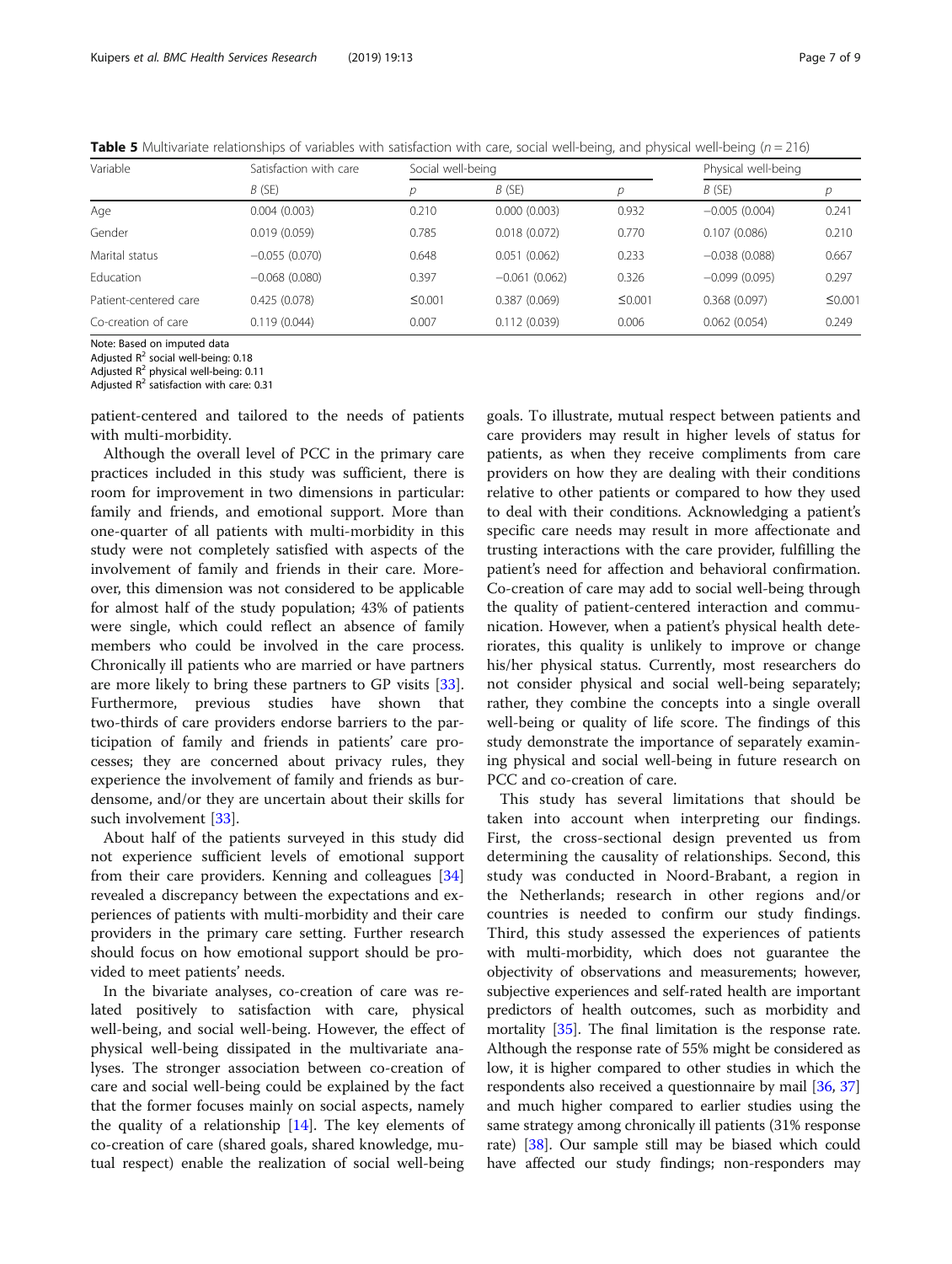<span id="page-7-0"></span>have been in poorer health compared to those who did fill in the questionnaire.

# Conclusion

PCC and co-creation of care are associated positively with satisfaction with care and the physical and social well-being of patients with multi-morbidity in the primary care setting. These findings are important because current care delivery is not tailored to the needs of patients with multi-morbidity, although multi-morbidity is often related to adverse patient outcomes. Making care more tailored to the needs of these patients by paying attention to PCC and co-creation of care may contribute to better outcomes.

# Additional file

[Additional file 1:](https://doi.org/10.1186/s12913-018-3818-y) Table S1 Descriptive statistics of physical and social well-being in patient populations with multi-morbidity, COPD, CVRM, and diabetes. (DOCX 16 kb)

### Abbreviations

COPD: Chronic obstructive pulmonary disease; CVD: Cardiovascular disease; GP: General practitioner; PCC: Patient-centered care; PCPC: Patient-centered primary care; SASC: Satisfaction with Stroke Care; SD: Standard deviation; SPF-ILs: Social Production Function Instrument for the Level of Well-being

#### Acknowledgements

The authors thank all patients for taking the time to fill in the questionnaires.

### Funding

We received funding from CZ, a Dutch health care insurance company. They provided only funding for this study; the results are based solely on the research findings.

### Availability of data and materials

The data and surveys used are available upon request.

### Authors' contributions

JC and AN drafted the design for data collection. JC, SK, and AN were involved in subject recruitment and data collection, JC performed the statistical analysis, and JC, SK, and AN interpreted the data. SK drafted the manuscript and JC and AN contributed equally to its refinement. All authors have read and approved the final version.

### Ethics approval and consent to participate

The medical ethics committee of Erasmus Medical Centre, Rotterdam, the Netherlands, determined that the rules stipulated in the Medical Research Involving Human Subjects Act did not apply to this study (protocol no. MEC-2018-021). Written informed consent to participate in the study was obtained from all participants.

#### Consent for publication

Not applicable.

### Competing interests

Prof.dr. Anna Petra Nieboer works as an Associate Editor of BMC Health Services Research. Other than that the authors declare that they have no competing interest.

### Publisher's Note

Springer Nature remains neutral with regard to jurisdictional claims in published maps and institutional affiliations.

Received: 19 April 2018 Accepted: 14 December 2018 Published online: 08 January 2019

#### References

- 1. World Health Organization. Primary health care: now more than ever. 2008.
- 2. van Oostrom SH, Picavet HSJ, van Gelder BM, Lemmens LC, Hoeymans N, van Dijk CE, et al. Multimorbidity and comorbidity in the Dutch population: data from general practices. BMC Public Health. 2012;12(1):715.
- 3. Navickas R, Petric VK, Feigl AB, Seychell M. Multimorbidity: what do we know? What should we do? J Comorb. 2016;6(1):4–11.
- 4. Lugtenberg M, Burgers JS, Clancy C, Westert GP, Schneider EC. Current guidelines have limited applicability to patients with comorbid conditions: a systematic analysis of evidence-based guidelines. PLoS One. 2011;6(10):e25987.
- 5. Tinetti ME, Bogardus ST Jr, Agostini JV. Potential pitfalls of disease-specific guidelines for patients with multiple conditions. New Eng J Med. 2004; 351(27):2870–4.
- 6. van der Heide I, Snoeijs S, Quattrini S, Struckmann V, Hujala A, Schellevis F, et al. Patient-centeredness of integrated care programs for people with multimorbidity. Results from the European ICARE4EU project. Health Policy. 2018;122(1):36–43.
- 7. Lehnert T, Heider D, Leicht H, Heinrich S, Corrieri S, Luppa M, Riedel-Heller S, König HH. Review: health care utilization and costs of elderly persons with multiple chronic conditions. Med Care Res Rev. 2011;68(4):387–420.
- 8. Fortin M, Lapointe L, Hudon C, Vanasse A, Ntetu AL, Maltais D. Multimorbidity and quality of life in primary care: a systematic review. Health Qual Life Outcomes. 2004;2:51.
- 9. Institute of Medicine. Crossing the quality chasm: a new health system for the 21st century. Washington DC: National Academies Press; 2001.
- 10. Gerteis M, Edgman-Levitan S, Walker JD, Stoke DM, Cleary PD, Delbanco TL. What patients really want. Health Manag Q. 1993;15(3):2–6.
- 11. Rathert C, Wyrwich MD, Boren SA. Patient-centered care and outcomes: a systematic review of the literature. Med Care Res Rev. 2013;70(4):351–79.
- 12. den Boer J, Nieboer AP, Cramm JM. A cross-sectional study investigating patient-centred care, co-creation of care, well-being and job satisfaction among nurses. J Nurs Manag. 2017;25(7):577–84.
- 13. van der Meer L, Nieboer AP, Finkenflugel H, Cramm JM. The importance of person-centred care and co-creation of care for the well-being and job satisfaction of professionals working with people with intellectual disabilities. Scand J Caring Sci. 2018;32(1):76–81.
- 14. Gittell JH. Relationships between service providers and their impact on customers. J Serv Res. 2002;4(4):299–311.
- 15. Cottrell E, Yardley S. Lived experiences of multimorbidity: an interpretative meta-synthesis of patients', general practitioners' and trainees' perceptions. Chronic Illn. 2015;11(4):279–303.
- 16. Cramm JM, Nieboer AP. Is "disease management" the answer to our problems? No! Population health management and (disease) prevention require "management of overall well-being". BMC Health Serv Res. 2016;16:500.
- 17. Faul F, Erdfelder E, Lang AG, Buchner A. G\*Power 3: a flexible statistical power analysis program for the social, behavioral, and biomedical sciences. Behav Res Methods. 2007;39(2):175–91.
- 18. Cramm JM, Nieboer AP. Validation of an instrument for the assessment of patient-centred care among patients with multi-morbidity in the primary care setting: the 36-item patient-centred primary care instrument. BMC family practice. 2018;19:143.
- 19. Cramm JM, Leensvaart L, Berghout M, van Exel J. Exploring views on what is important for patient-centred care in end-stage renal disease using Q methodology. BMC Nephrol. 2015;16(1):74.
- 20. Berghout M, van Exel J, Leensvaart L, Cramm JM. Healthcare professionals' views on patient-centered care in hospitals. BMC Health Serv Res. 2015;15:385.
- 21. Cramm JM, Nieboer AP. Validation of an instrument to assess the delivery of patient-centred care to people with intellectual disabilities as perceived by professionals. BMC Health Serv Res. 2017;17(1):472.
- 22. Nieboer A, Lindenberg S, Boomsma A, Bruggen ACV. Dimensions of well-being and their measurement: the SPF-IL scale. Soc Indic Res. 2005;73(3):313–53.
- 23. Gittell JH. Relational coordination: guidelines for theory, measurement and analysis; 2010.
- 24. Boter H, De Haan RJ, Rinkel GJ. Clinimetric evaluation of a satisfaction-withstroke-care questionnaire. J Neurol. 2003;250(5):534–41.